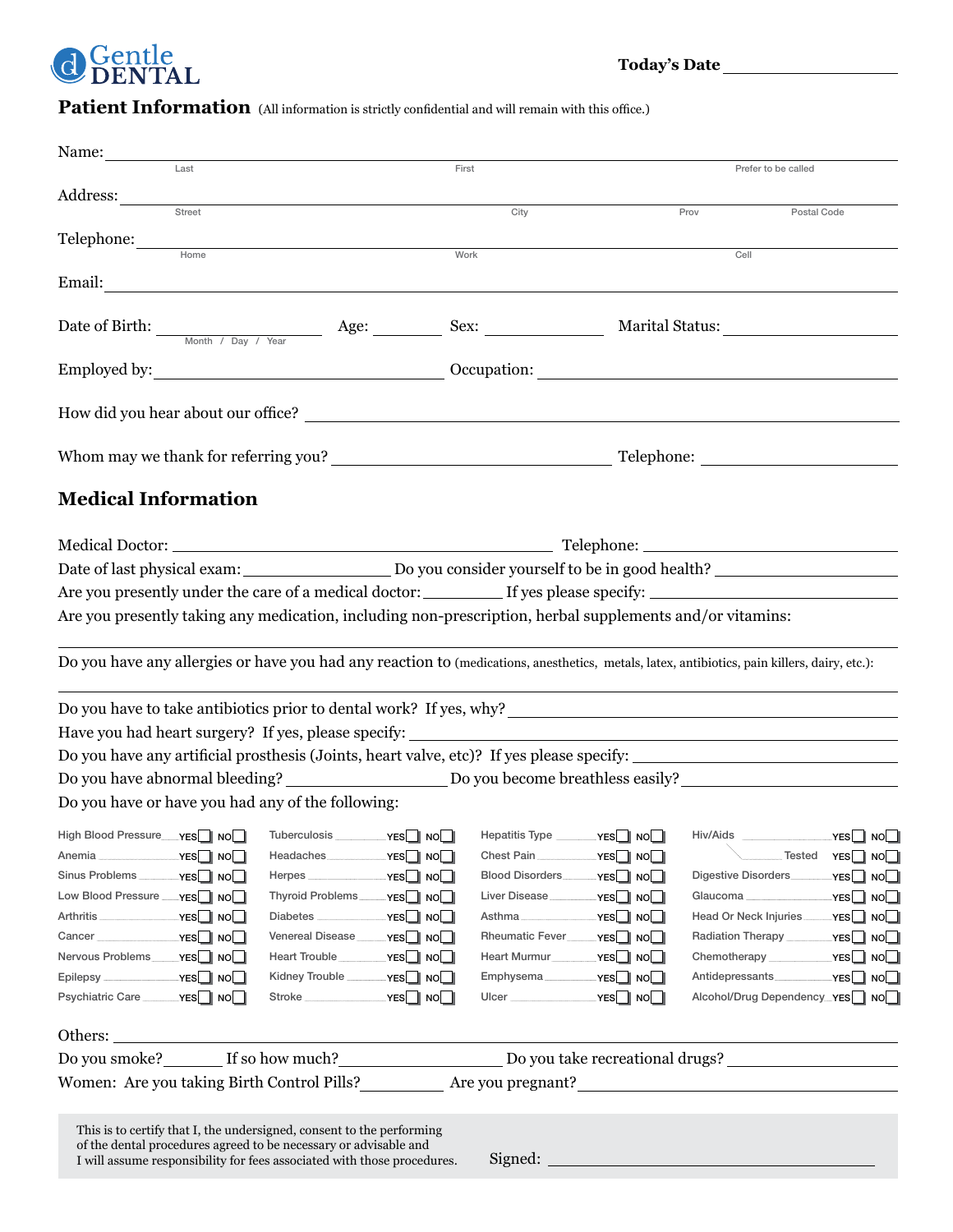

# **Account Information**

*IF THE PATIENT IS UNDER 18 YEARS OF AGE* Father's Name: Father's address (if different than child): Father's telephone: Home Work Cell Father's telephone: Home Work Cell Mother's Name: Mother's address (if different than child): Mother's address (if different than child): Mother's telephone: Home Work Work Cell Who is financially responsible for the account?  $\textbf{1}^{\textbf{st}}$  INSURANCE *1st INSURANCE* Name of Insurance: Policy# Id# Name of Insurance: Policy# Id# *1st INSURANCE* Name of Policy Holder: Date of Birth: Employer: M / D / Y Basic Services: \_\_\_\_\_\_\_\_\_\_\_% Maximum: \_\_\_\_\_\_\_\_\_\_\_\$ Major Services: \_\_\_\_\_\_\_\_\_% Maximum: \_\_\_\_\_\_\_\_\_% Basic Services: % Maximum: \$ Major Services: % Maximum: % Name of Policy Holder: Date of Birth: Employer: M / D / Y Recall frequency: mths Scaling: units Year is: *2nd INSURANCE* Name of Insurance: Policy# Id# **Name of Insured:**  $\qquad \qquad$  Date of Birth: Employer: Name of Insured: Date of Birth: Employer: Recall frequency: The meths Scaling: The units Year is: Basic Services: \_\_\_\_\_\_\_\_\_\_\_% Maximum: \_\_\_\_\_\_\_\_\_\_\_\$ Major Services: \_\_\_\_\_\_\_\_\_% Maximum: \_\_\_\_\_\_\_\_% % Person financially responsible for the account: *IF THE PATIENT IS UNDER 18 YEARS OF AGE* Father's Name: Father's address (if different than child): Mother's Name: Mother's telephone: Home Work Cell  $\frac{1}{\sqrt{1-\frac{1}{\sqrt{1-\frac{1}{\sqrt{1-\frac{1}{\sqrt{1-\frac{1}{\sqrt{1-\frac{1}{\sqrt{1-\frac{1}{\sqrt{1-\frac{1}{\sqrt{1-\frac{1}{\sqrt{1-\frac{1}{\sqrt{1-\frac{1}{\sqrt{1-\frac{1}{\sqrt{1-\frac{1}{\sqrt{1-\frac{1}{\sqrt{1-\frac{1}{\sqrt{1-\frac{1}{\sqrt{1-\frac{1}{\sqrt{1-\frac{1}{\sqrt{1-\frac{1}{\sqrt{1-\frac{1}{\sqrt{1-\frac{1}{\sqrt{1-\frac{1}{\sqrt{1-\frac{1}{\sqrt{1-\frac{1}{\sqrt{1-\frac{1$ Mother's telephone: Home Work Cell Father's address (if different than child): **Insurance Information** *2nd INSURANCE* M / D / Y

## **In Case of Emergency please notify**

| Name:            |      | Relationship: |      |
|------------------|------|---------------|------|
| Telephone: Home_ | Work |               | Cell |
| Address:         |      |               |      |
|                  |      |               |      |